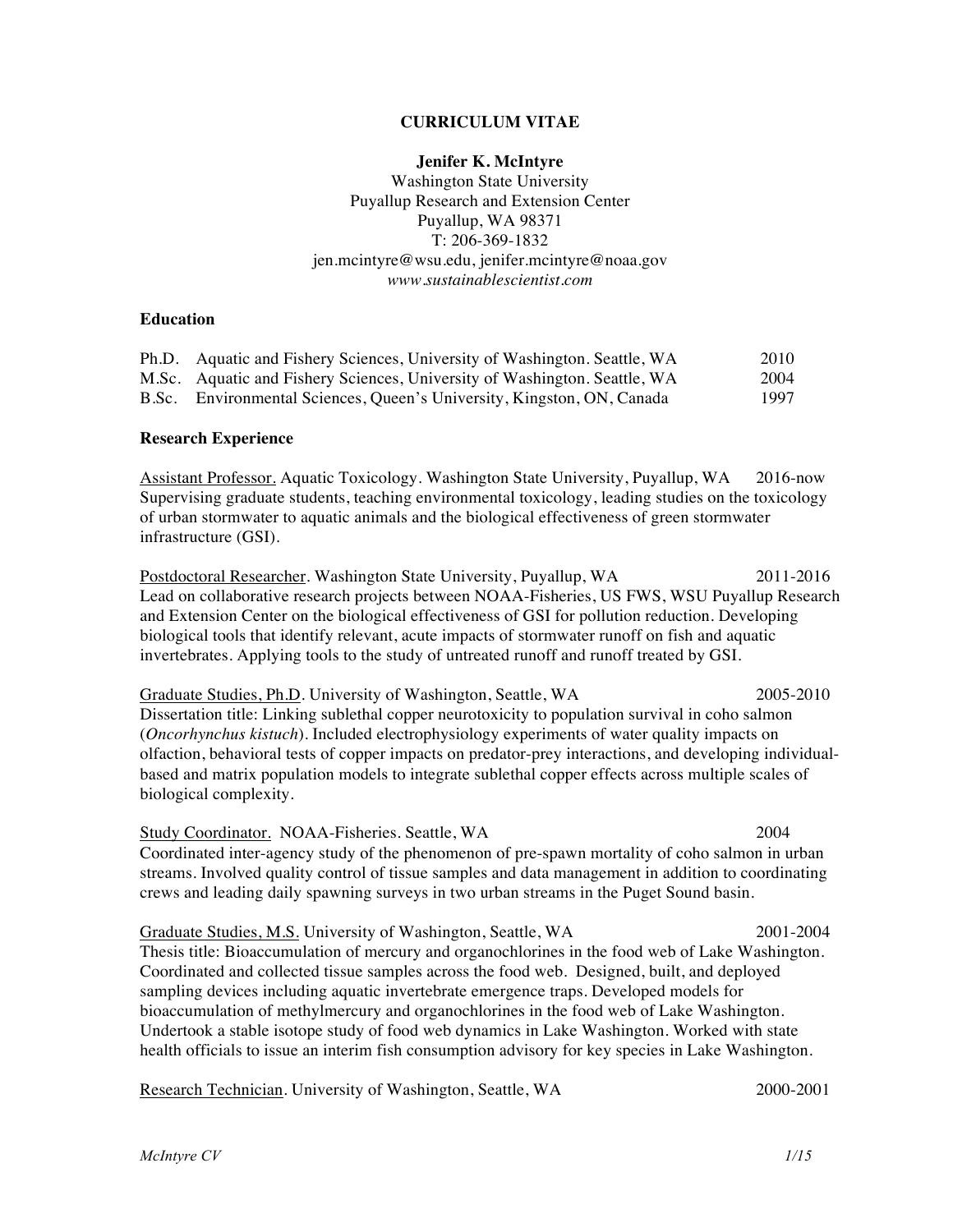Managed the laboratory of Dr. David Beauchamp at the School of Aquatic and Fishery Sciences. Conducted bioenergetics research on fish including parameterization for the Wisconsin Bioenergetics Model, diet analysis, and calorimetric assays of relevant organisms. Also assisted graduate students with field research.

Research Assistant. Daley Design. Bainbridge Island, WA 2000 Assisted fisheries restoration consultant compile information for biological assessments, involved literature research and consultations with Washington State DFW and DOE.

Fisheries Technician. USFS, Department of Fisheries. Hayfork, CA 1999 As part of the Student Conservation Association (SCA), conducted stream condition inventories on multiple streams in watershed including assessment of in-stream fish habitat improvement structures, snorkeling surveys for juvenile fishes and adult salmonids.

Corpsmember. Earthcorps Americorps position. Seattle, WA. 1998 Designed and constructed an amphibian pond with Seattle Parks and Thornton Creek Alliance, designed and implemented a riparian restoration project on Miller Creek, worked on other environmental restoration projects such as city and state park improvement, logging road decommission, monitoring and stewardship of restored sites.

Ecology Intern. Native American Seed Co. Junction, TX 1998 Studied prairie ecology, prairie restoration, horticulture of rare native plants, assisted with daily operations and controlled burns.

Honours Thesis. Queen's University. Kingston, ON 1996-1997 Studied the toxicity of a pulp mill waste on rainbow trout. Determined acute toxicity level, isolated and identified toxic fractions in the liquor by fractionation and tested for induction of hepatic mixedfunction oxidase enzymes.

Environmental Consultant. Queen's University. Kingston, ON 1996 Researched and wrote a report for Morris Chemicals on the use and effects of a pulp mill waste dust suppressant, which involved extensive literature research, investigative interviews, and survey questionnaires.

Multimedia Author. TRICAN Multimedia Services. Ottawa, ON 1996, 2001 Researched information and formulated questions for an interactive computer-based study guide to accompany the Psychology 100 course at Carleton University in Ottawa, Ontario.

Student Researcher. Queen's University Field Station. Chaffey's Locks, ON 1995 Designed and conducted a field study to test homing ability of bluegill sunfish in Lake Opinicon.

Laboratory Assistant. Carleton University. Ottawa, ON 1993, 1994 Monitored EEG and behaviour of experimental animals undergoing electrical stimulation of cortical structures, performed histological work on post-experiment cortical tissues, assisted in small animal surgery.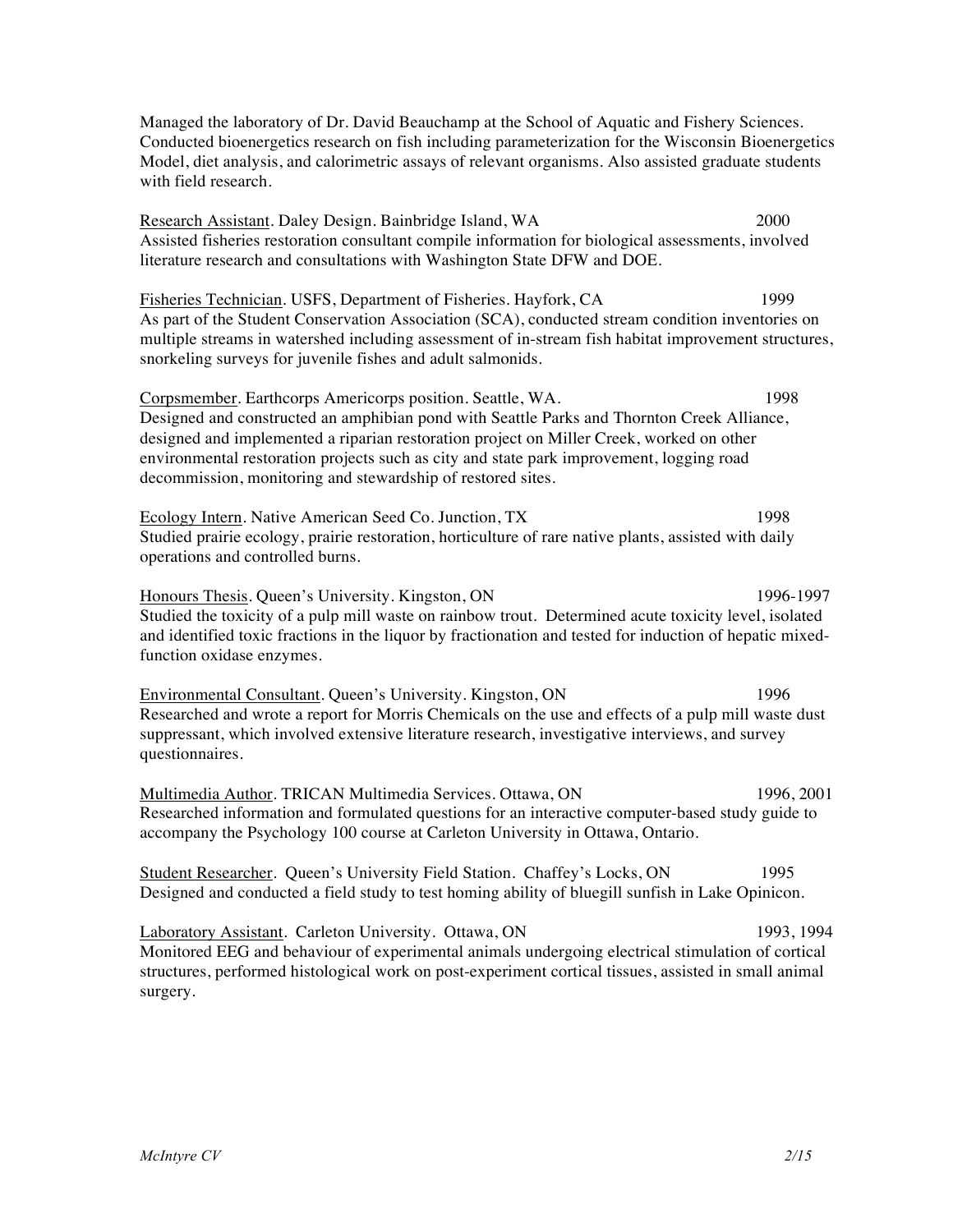## **Grants**

# *Assistant Professor*

| Alice C. Tyler Perpetual Trust<br>Project Title: Tracking down the toxic chemicals in urban stormwater runoff<br>Grant Amount = $$49,571$                                                                                                                                   | 2017      |
|-----------------------------------------------------------------------------------------------------------------------------------------------------------------------------------------------------------------------------------------------------------------------------|-----------|
| WA Department of Transportation<br>Project Title: Identification and treatment of toxicants in highway runoff using green<br>stormwater infrastructure, bioassays, and chemical fractionation<br>Grant Amount = $$106,799$                                                  | 2016      |
| The Nature Conservancy<br>Project Title: Literature review on impacts of urban stormwater runoff in Puget Sound<br>Grant Amount = $$9,600$                                                                                                                                  | 2016      |
| <u>Postdoctoral Research</u><br>WA Department of Ecology Regional Stormwater Management Program<br>Project Manager: US Dept of Interior Fish and Wildlife Service<br>Project Title: Field test of plants and fungi on bioretention performance<br>Grant Amount = $$343,400$ | 2016-2018 |
| <b>WA State Toxics Control Account</b><br>Project Title: Toxics sources in stormwater<br>Grant Amount = $$864,000$                                                                                                                                                          | 2015-2017 |
| WA Department of Ecology, Green Chemistry Initiative<br>Interagency Agreement No. C1600053<br>Project Title: Comparative toxicity of alternative bumper materials<br>Grant Amount = $$2,520$                                                                                | 2015      |
| US Environmental Protection Agency Region 10<br>Project Manager: US Dept of Interior Fish and Wildlife Service<br>Cooperative Agreement No. F14AC00076<br>Project Title: Biological effectiveness of green stormwater infrastructure<br>Grant Amount = $$223,221$           | 2014-2016 |
| Washington Sea Grant<br>UW Award No. 758014<br>Project Title: The biological effectiveness of bioretention for stormwater pollution control<br>Grant Amount = $$172,340$                                                                                                    | 2014-2016 |
| US Environmental Protection Agency Region 10<br>Project Manager: US Dept of Interior Fish and Wildlife Service<br>Cooperative Agreement No. 13410-B-J002                                                                                                                    | 2011-2013 |
| Project Title: The biological effectiveness of emerging technologies for low impact development and<br>pollution source control<br>Grant Amount = $$354,500$                                                                                                                |           |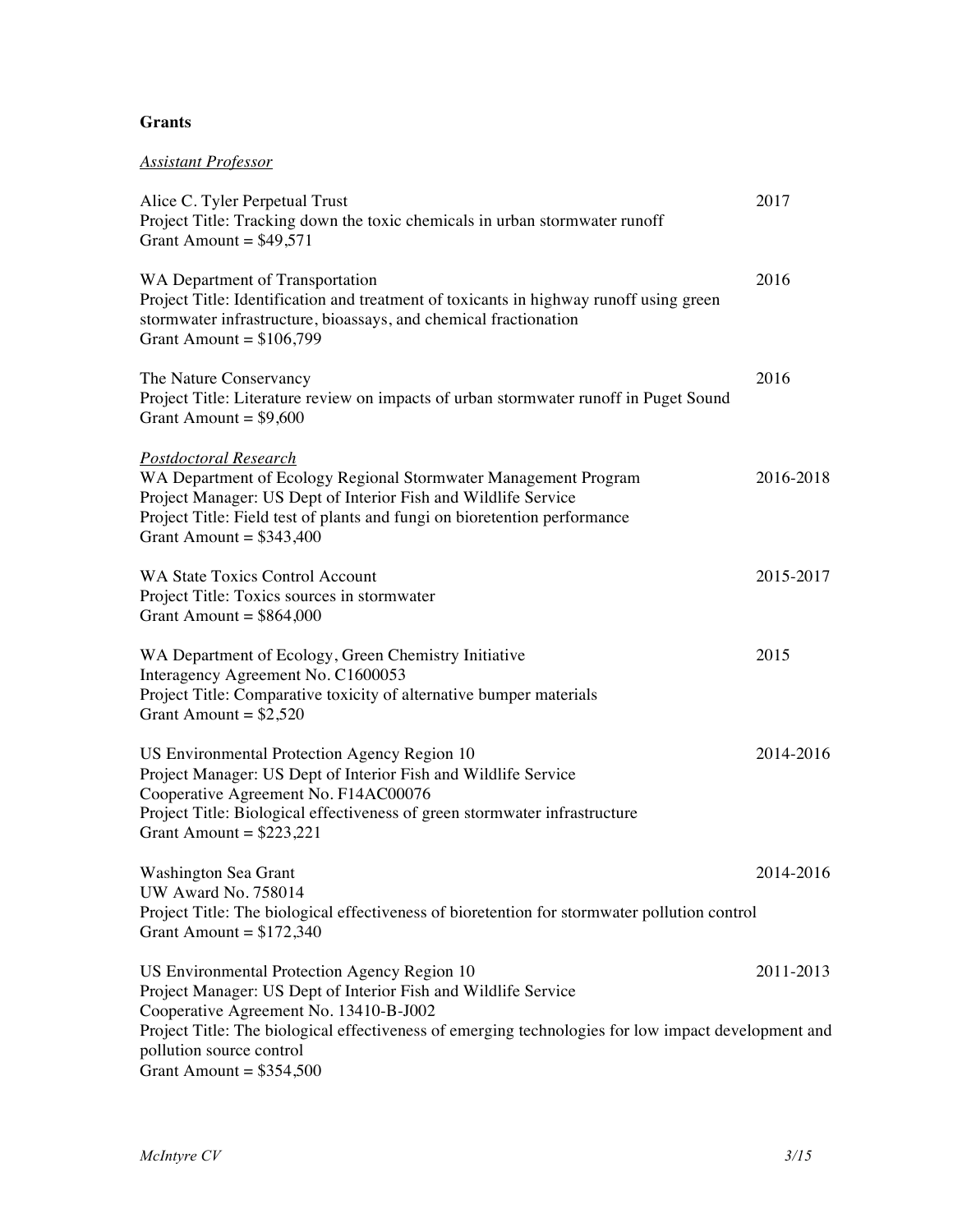*Ph.D. Research* S.T.A.R. Graduate Fellowship 2005-2008 U.S. Environmental Protection Agency, EPA Grant #F5D40859. Project Title**:** Sublethal Impacts of Copper on Olfaction and Olfactory-Dependent Behaviors in Coho Salmon. Project Amount =  $$105,081$ 

### *M.S. Research*

King County Department of Natural Resources 2002-2004 Project Title: Lake Washington Basin Organochlorine Contaminant Modeling *within* Implications of Alternative Energy Pathways and Environmental Conditions on Ecosystem Dynamics and Salmonid Recovery in Lake Washington-Sammamish. Project Amount =  $$90,000$ 

### **Publications**

- 1. https://www.eopugetsound.org/articles/2016-salish-sea-toxics-monitoring-review-selectionresearch
- 2. **McIntyre JK,** Edmunds RC, Anulacion BF, Davis JW, Incardona JP, Stark JD, Scholz NL. 2016. Severe coal tar sealcoat runoff toxicity to fish and reversal by bioretention filtration. Environmental Science & Technology 50(3): 1570-1578.
- 3. **McIntyre JK**, Edmunds RC, Redig MG, Mudrock EM, Davis JW, Incardona JP, Stark JD, Scholz NL. 2016. Confirmation of stormwater bioretention treatment effectiveness using molecular indicators of cardiovascular toxicity in developing fish. Environmental Science  $\&$ Technology 50(3): 1561-1569.
- 4. Spromberg J, Baldwin D, **McIntyre J**, Damm S, Anulacion B, Davis J, Scholz N. 2015. Coho salmon spawner mortality in western U.S. urban watersheds: Bioinfiltration prevents lethal stormwater impacts. Journal of Applied Ecology 53(2): 398-407. *Open Access: http://onlinelibrary.wiley.com/doi/10.1111/1365-2664.12534/epdf*
- 5. Scholz NL, **McIntyre JK**. 2015*.* Chemical Pollution *in* Closs G, Krkosek M, Olden J (*Eds*) Conservation of Freshwater Fishes. Cambridge University Press ISBN: 9781107616097.
- 6. **McIntyre JK**, Davis J, Macneale K, Anulacion B, Hinman C, Scholz N, Stark J. 2015. Soil bioretention protects juvenile salmon and their prey from the toxic impacts of urban stormwater runoff. Chemosphere 123:213-219. *Open Access: http://www.sciencedirect.com/science/article/pii/S0045653514014805*
- 7. **McIntyre JK**, Davis J, Incardona J, Stark J, Anulacion B, Scholz N. 2014. Zebrafish and clean water technology: Assessing soil bioretention as a protective treatment for toxic urban runoff. Science of the Total Environment 500:173-178. *Open Access: http://www.sciencedirect.com/science/article/pii/S0048969714012455*
- 8. Edmunds, RC, **McIntyre JK**, Luckenbach JA, Baldwin DH, Incardona JP. 2014. Toward enhanced MIQE compliance: reference residual normalization of qPCR gene expression data. Journal of Biomolecular Techniques 25(2): 54.
- 9. **McIntyre JK**, Baldwin DH, Beauchamp DA, Scholz NL. 2012. Low-level copper exposures increase visibility and vulnerability of juvenile coho salmon to cutthroat trout predators. Ecological Applications 22(5): 1460-1471.
- 10. Scholz NL, Myers MS, McCarthy SG, Labenia JS, **McIntyre JK**, Ylitao GM, Rhodes LD, Laetz CA, Stehr CM, French BL, McMillan B, Wilson D, Reed L, Lynch KD, Damm S, Davis JW, Collier TK. 2011. Recurrent die-offs of adult coho salmon returning to spawn in Puget Sound lowland urban streams. PLoS ONE 6(12).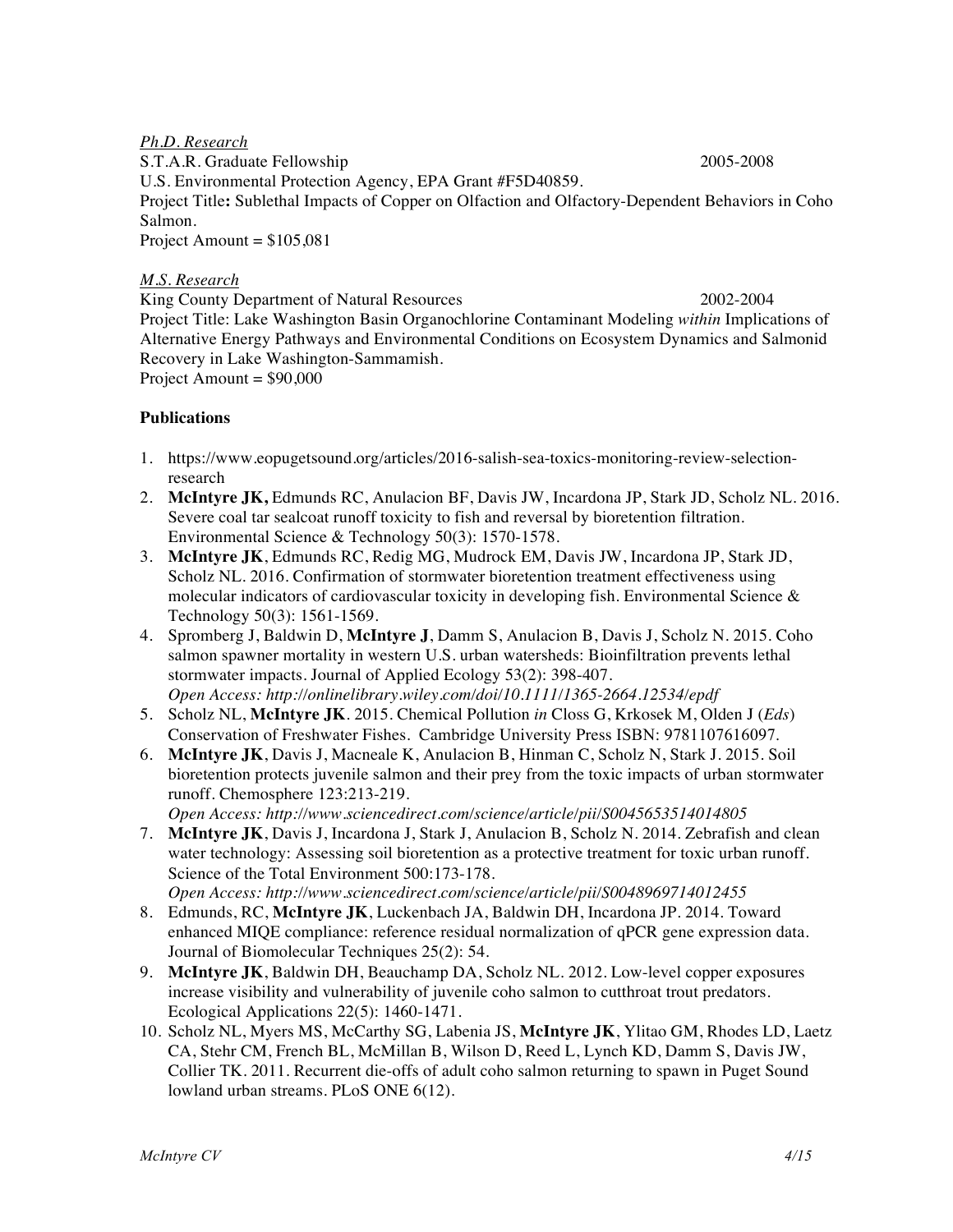*Open Access: http://journals.plos.org/plosone/article?id=10.1371/journal.pone.0028013*

- 11. **McIntyre JK**. 2010. Linking sublethal olfactory neurotoxicity to population survival in juvenile coho salmon *Oncorhynchus kisutch*. Ph.D. Dissertation. University of Washington. Seattle, WA. 163pp.
- 12. Linbo TL, Baldwin DH, **McIntyre JK**, Scholz NL. 2009. Effects of water hardness, alkalinity, and dissolved organic carbon on the toxicity of copper to the lateral line of developing fish. Environmental Toxicology & Chemistry 28(7): 1455-1461.
- 13. Overman NC, Beauchamp DB, Berge HB, Mazur MM, **McIntyre JK**. 2009. Differing forage fish assemblages influence trophic structure in neighboring urban lakes. Transactions of the American Fisheries Society 138:741-755.
- 14. **McIntyre JK**, Baldwin DH, Meador JP, Scholz NL. 2008. Influence of water hardness, alkalinity, pH, and DOC on the olfactory neurotoxicity of copper to juvenile salmon. Environmental Science & Technology 42:1352-1358.
- 15. **McIntyre JK**, Beauchamp DA. 2007. Age and trophic position dominate bioaccumulation of mercury and organochlorines in the food web of Lake Washington. Science of the Total Environment 372:571-584
- 16. **McIntyre JK**, Beauchamp DA, Mazur MM, Overman NC. 2006. Ontogenetic trophic interactions and bentho-pelagic coupling in Lake Washington: evidence from stable isotopes and diet analysis. Transactions of the American Fisheries Society 135(5): 1312-1328.
- 17. **McIntyre JK**. 2004. Mercury and organochlorines in the food web of Lake Washington. M.S. thesis. University of Washington, Seattle, WA. 215 pp.
- 18. Smith B, Brown K, Cabarrus J, Curran C, Gown JB, **McIntyre J**, Moreland E, Wong VL. 2004. Toxicity of four surfactants to juvenile rainbow trout: implications for over-water use. Bulletin of Environmental Contamination and Toxicology 72(3): 647-654.
- 19. **McIntyre JK**. 1997. A pulping liquor-based dust suppressant and its fractions causing induction of a fish mixed function oxygenase. Honors thesis, Queen's University, Kingston, Ontario.

## **Select Media Coverage of Research**

- The Kitsap Sun, Print and online, Aug 16, 2016 *http://www.kitsapsun.com/news/local/chum-salmon-more-resistant-to-runoff-pollution-3a34f4ee-656c-7ab1-e053-0100007feca8-390373501.html*
- The Seattle Times, Print and online, Oct 8, 2015 *http://www.seattletimes.com/seattle-news/environment/whats-killing-coho-study-points-to-urbanroad-runoff/*
- Civil Engineering, academic journal, Print, March 2015, Vol 85(3): 31 Bioretention systems protect sensitive aquatic species from runoff, studies show
- KUOW radio The Record, Radio and online, Feb 12, 2015 *http://kuow.org/post/chemical-cocktail-thats-killing-salmon*
- FishSense magazine, Print and online, Jan 26, 2015 *http://magazine.fishsens.com/highway-runoff-lethal-young-coho-salmon-filters-help.htm*
- New York Times, Science section, Print and online, Jan 26, 2015 *http://www.nytimes.com/2015/01/27/science/cleaning-up-water-by-running-it-throughdirt.html?\_r=0*
- KPLU radio, Radio and online, Jan 21, 2015 *http://www.kplu.org/post/new-study-suggests-rain-gardens-can-save-salmon*
- WSU News, Online, Jan 21, 2015 *https://news.wsu.edu/2015/01/21/simple-soil-mixture-reverses-toxic-stormwatereffects/#.VfbUznvOA28*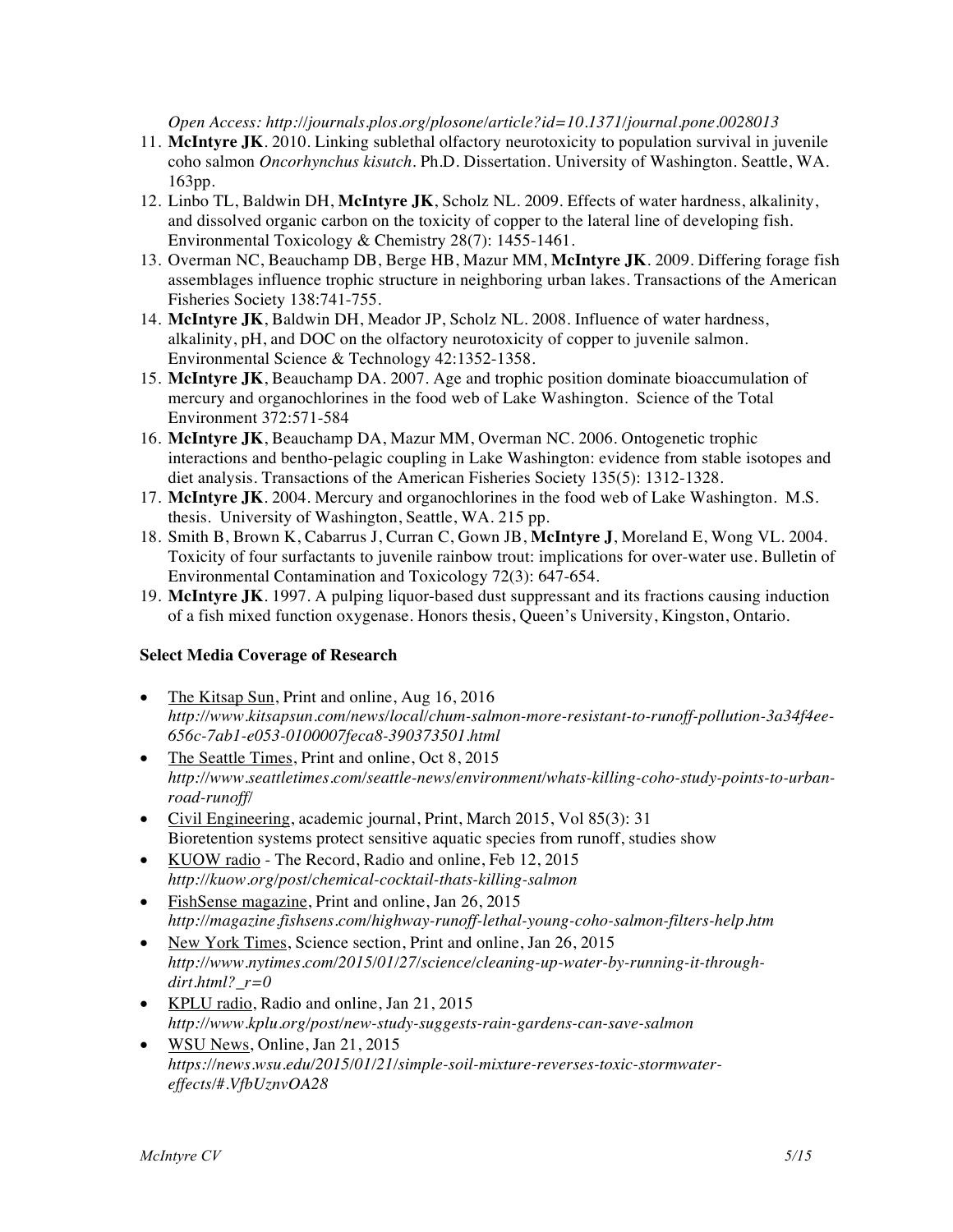- KING5, Television and online, Jan 9, 2015 *http://www.king5.com/videos/news/local/2015/01/09/runoff-gardens-save-fish-anddollars/21531993/*
- Tulalip News, Online, Dec 11, 2014 *http://www.tulalipnews.com/wp/2014/12/11/coho-salmon-eggs-put-to-the-stormwater-test/*
- KIRO radio, Radio and online, Nov 18, 2014 *http://mynorthwest.com/11/2646568/Fish-in-a-barrel-experiment-reveals-deadly-threat-tosalmon*
- Associated Press, Print, television, and online, Nov 16, 2014 Published in >600 venues including The Washington Post and The Seattle Times *http://www.seattletimes.com/seattle-news/filtering-rain-runoff-reduces-its-threat-to-salmonstudy-suggests/*
- Kitsap Sun, Print and online, Jul 16, 2014 *http://www.kitsapsun.com/news/local-news/environment/stormwater-solutions-key-in-fight-forpuget-sound\_98793976*
- Al-Jazeera America, Television and online, Sep 27, 2013 *https://archive.org/details/ALJAZAM\_20131007\_150000\_News#start/1560/end/1620*
- WSU News, Online, Sep 16, 2013 *https://news.wsu.edu/2013/09/16/creating-cleaner-water-source-vital-to-aquatic-lifepeople/#.VfbVDnvOA28*
- PBS News Hour, Public television, Mar 14, 2013 *http://www.pbs.org/newshour/bb/environment-jan-june13-pledge\_03-14/*
- Science News for Students, Dec 13, 2012 *https://student.societyforscience.org/article/when-nose-no-longer-knows*
- KING5, Television and online, Nov 8, 2012 *http://www.king5.com/story/tech/science/environment/2014/08/03/13187510/*
- Fishermen's News, Print and online, Jul 18, 2012 *http://fnonlinenews.blogspot.com/2012/07/copper-makes-salmon-vulnerable-to.html*
- National Geographic, Online, Jul 11, 2012 *http://voices.nationalgeographic.com/2012/07/11/copper-mining-coho-salmon-predation/*
- Kitsap Sun, Print and online, Jul 11, 2012 *http://www.kitsapsun.com/news/local-news/environment/copper-can-make-salmon-vulnerable-topredators*
- WSU News, Online, Jul 10, 2012 *https://news.wsu.edu/2012/07/10/copper-exposed-salmon-prone-to-predators/#.VfbVUHvOA28*
- Washington State Magazine, Print and online, Summer 2012 *http://wsm.wsu.edu/s/index.php?id=953*

# **Awards**

- Salish Sea Science Prize for research and advocacy on copper toxicity resulting in laws that will improve the Salish Sea marine ecosystem, with Nat Scholz & David Baldwin of NOAA-NWFSC By Sea Doc Society, Vancouver, BC, Apr 2016
- Nominated for Seattle Aquarium Conservation Research Award By Puget Soundkeepers Alliance, Seattle, WA, Jul 2015
- American Water Resources Association Annual Conference Best Student Presentation, Seattle, WA, Nov 2009
- Puget Sound Georgia Basin Research Conference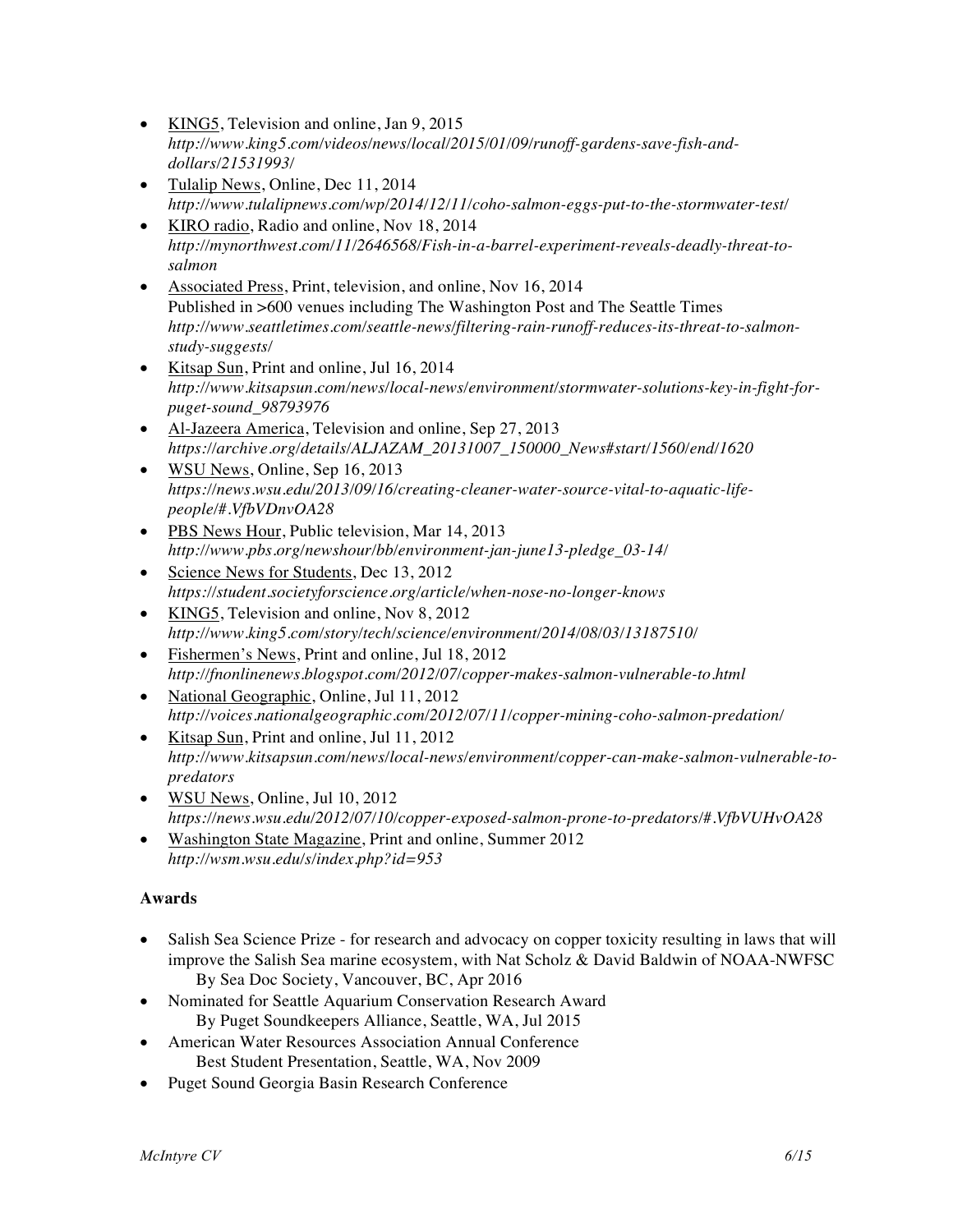Best Student Oral Presentation, Seattle, WA, Feb 2009

- Annual Meeting of Pacific Northwest Chapter of Society of Environmental Toxicology and Chemistry (SETAC)
	- Second Place Ph.D. Oral Presentation, Port Townsend, WA, Apr 2009 Best Ph.D. Oral Presentation, Corvallis, OR, Mar 2008 Best pre-doctorate Poster, Port Townsend, WA, Apr 2006 Best Student Oral Presentation, Port Townsend, WA, Apr 2004 Best Student Oral Presentation, Port Townsend, WA, May 2003 Best Student Poster Award, Portland, OR, May 2002
- School of Aquatic and Fishery Sciences Graduate Student Symposium, University of Washington, Seattle, WA, Best Ph.D. Oral Presentation, Jan 2008 Best Ph.D. Oral Presentation, Feb 2006 Best Student Poster, Nov 2002
	- Best M.S. Oral Presentation, Nov 2001
- $\bullet$   $7<sup>th</sup>$  International Congress on the Biology of Fish, Olfactory Session, St. John's, Newfoundland, Canada, July 2006

Best Student Oral Presentation

- Washington Cooperative Fish and Wildlife Research Unit's Annual Cooperators Meeting Research Symposium, Olympia, WA Best Student Oral Presentation, May 2006 Best Student Oral Presentation, Oct 2002
- H. Mason Keeler Endowment for Excellence. School of Aquatic and Fishery Sciences, University of Washington, Seattle, WA. 2002-2004
- North America SETAC Student Travel Award 2002

### **Presentations, webinars, and videos (\* invited)**

\*Green infrastructure, stormwater, and hopeful news for salmon Salmon in the City Design Event, Portland, OR, Jan 25, 2017

Differential sensitivity of coho and chum spawners to urban stormwater runoff ¨Society of Environmental Toxicology and Chemistry, Orlando, FL, Nov 12, 2016

\*Urban stormwater runoff & green infrastructure Annual meeting of western states WaterKeeper Alliance groups, Seattle, WA, Sep 22, 2016

\*Updates on toxicology of urban stormwater runoff to salmon South Sound Science Symposium, Shelton, WA, Sep 20, 2016

\*Biological effectiveness of green stormwater infrastructure Northwest Indian Fisheries Commission Hatchery Managers Meeting, Lacey, WA, June 2016

1. Differential sensitivity of coho and chum spawners to urban stormwater runoff 2. Confirmation of stormwater bioretention treatment effectiveness using molecular indicators of cardiovascular toxicity in developing fish Salish Sea Science Symposium, Vancouver, B.C. Canada, Apr 14, 2016

\* Urban stormwater runoff toxicity & biological effectiveness of green stormwater infrastructure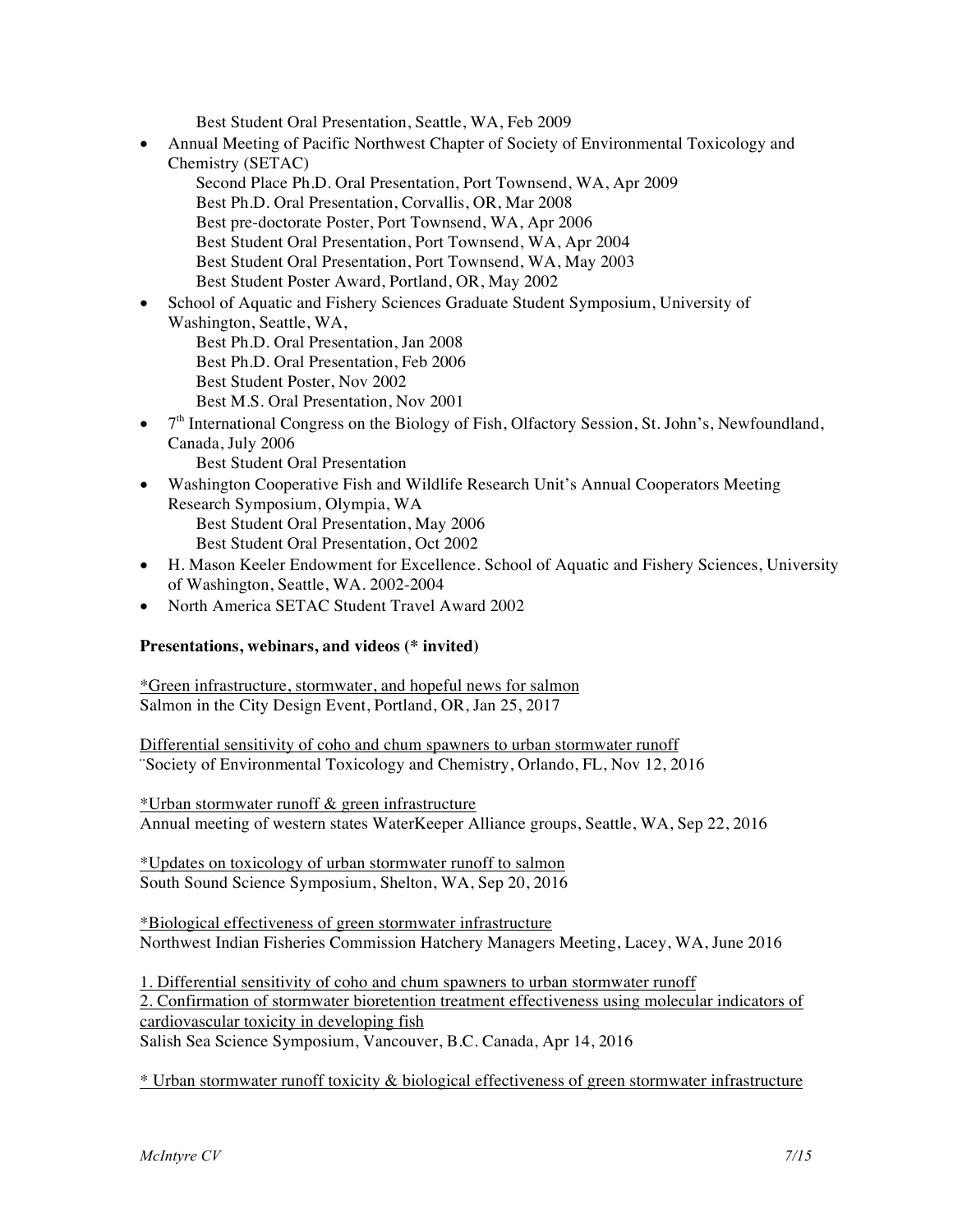WSU Innovators Lecture, Apr 12, 2016

\*Urban stormwater runoff toxicity & biological effectiveness of green stormwater infrastructure Briefing to Science Energy & Environment Commission, Washington DC, Mar 2, 2016

\*Puget Sound Day on The Hill Mar 1-2, 2016

\*Long-term performance of bioretention Green infrastructure Summit, Mountaineers, Feb 24, 2016

\*Urban stormwater runoff toxicity and biological effectiveness of green stormwater infrastructure WS DOT Design Conference, Shoreline, WA Feb 23, 24 2016

\*Solving Stormwater Feb 2016 Film produced with The Nature Conservancy for use in advocacy and philanthropy campaigns *http://www.washingtonnature.org/cities/solvingstormwater*

\*Congressional Caucus on Stormwater Impacts to Salmon Presentation to US Representatives Kilmer and Heck, WSU Puyallup, WA Nov 10, 2015

\*Green Gardening Workshop, South Seattle Community College, Seattle, WA Oct 21, 2015 https://www.youtube.com/watch?v=qpoQTiiXcoc&list=PLO5EstoEwik1hloyLv0T8gVqDpuikN39W &index=4

\*Mitigating effects of stormwater runoff on salmonids Cedar River Salmon Journey volunteer training, Seattle Aquarium, Sep 17, 2015

\*State of science of stormwater pollution and bioretention effectiveness With Cedar Grove composting, for the Governor's Natural Resources advisor (Rob Duff) and WA DOE personnel, WA DOE Headquarters, Lacey, WA, Aug 28, 2015

\*Featured in a documentary on green stormwater infrastructure American Planning Association. July 28, 2015. *Not yet available online.*

\*Solutions to stormwater pollution.

WRIA 8: Salmon Recovery Council meeting, WA Dept Ecology NW Regional Office, Bellevue, WA, Jul 16, 2015

\*Where municipal stormwater hits the road and the salmon. Webinar. Washington Stormwater Center, Lunchtime Municipal Webinar Series. July 16, 2015 *http://www.wastormwatercenter.org/lunchtime-muni-webinar-series*

\*Selected by EPA as the U.S. representative

Town Hall forum for the Annual Meeting of the Commission for Environmental Cooperation One of 8 international representatives invited to speak - Jul 15, 2015 (at 3:27) *http://www.cec.org/Page.asp?PageID=1209&ContentID=25840&SiteNodeID=1173&BL\_ExpandID*

\*Toxics in stormwater pollution. Sustainability TALKS series, Liberty High School, Issaquah, WA, May 20, 2015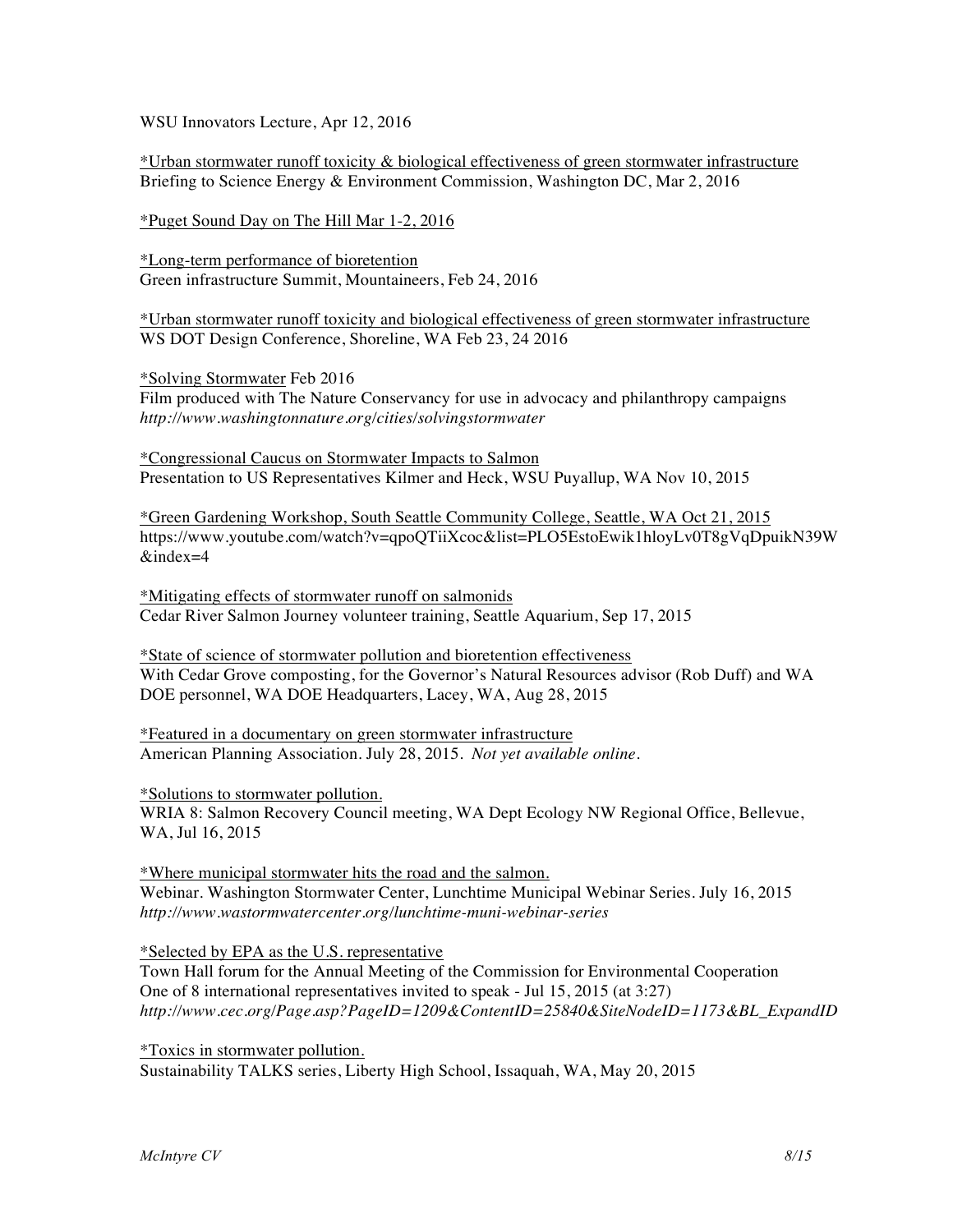*http://www.sustainabilityambassadors.org/apps/videos/videos/show/18820331-toxics-in-stormwaterpollution*

\*Stormwater runoff – Toxicity and treatment

Keynote address at Northwest Environmental Business Council (NEBC) conference on Managing Stormwater in Washington, Tacoma, WA, Mar 11, 2015

\*Stormwater pollution & solutions

International Erosion Control Association (IECA) Annual Conference, Portland, OR Feb 16, 2015

Reduced toxicity in aquatic animals exposed to coal tar runoff treated with soil bioretention filtration SETAC Annual North American Meeting, Vancouver, BC, Nov 10, 2014

\*Stormwater toxicity and green stormwater treatment South Sound Science Symposium, Shelton, WA, Oct 23, 2014

\*Featured in the documentary 'Preventing zinc pollution in stormwater' Pacific Northwest Pollution Prevention Resource Center. Oct 21, 2013. *https://vimeo.com/99672983*

Can bioretention treatment prevent toxicity to aquatic animals exposed to PAH-enriched stormwater runoff?

The biological effectiveness of bioretention: Preventing toxicity to aquatic animals exposed to highway runoff

Salish Sea Conference, Seattle, WA, May 2, 2014

Does green stormwater infrastructure prevent toxicity in aquatic animals exposed to urban runoff?

- \*USGS Seminar Series, Tacoma, WA, Sep 25, 2014
- STORMCON, Portland, OR, Aug 6, 2014
- Joint Aquatic Sciences Meeting, Portland, OR, May 21, 2014
- PNW-SETAC, Tacoma, WA, April 25, 2014

\*Solutions to stormwater pollution

- Sound Living, Snohomish Beach Watchers, Everett, WA, Oct 25, 2014
- Skagit Valley Planning Commission, Mt Vernon, WA, Sep 9, 2014
- *http://skagit.granicus.com/MediaPlayer.php?view\_id=8&clip\_id=1869*
- APWA Stormwater Managers Committee, Federal Way, WA, May 16, 2014
- Trout Unlimited, Bellevue/Issaquah Chapter, Issaquah, WA, April 9, 2014
- Community Salmon Investigation, Normandy Park, March 20, 2014

\*The effect of water chemistry on copper neurotoxicity in fish

Southwest Alaska Salmon Science Symposium, SW Alaska Fish Habitat Partnership, Hyatt Hotel, Anchorage, AK. Dec 4, 2013

\*Urban stormwater runoff: Toxicity and Solutions STORM Symposium. Keynote address. Bellevue City Hall, Bellevue, WA. Nov 14, 2013

\*Green stormwater infrastructure: Reducing impacts of toxic runoff on salmon and their habitats Monster Jam Seminar Series, NOAA Northwest Fisheries Science Center. Seattle, WA. Nov 7, 2013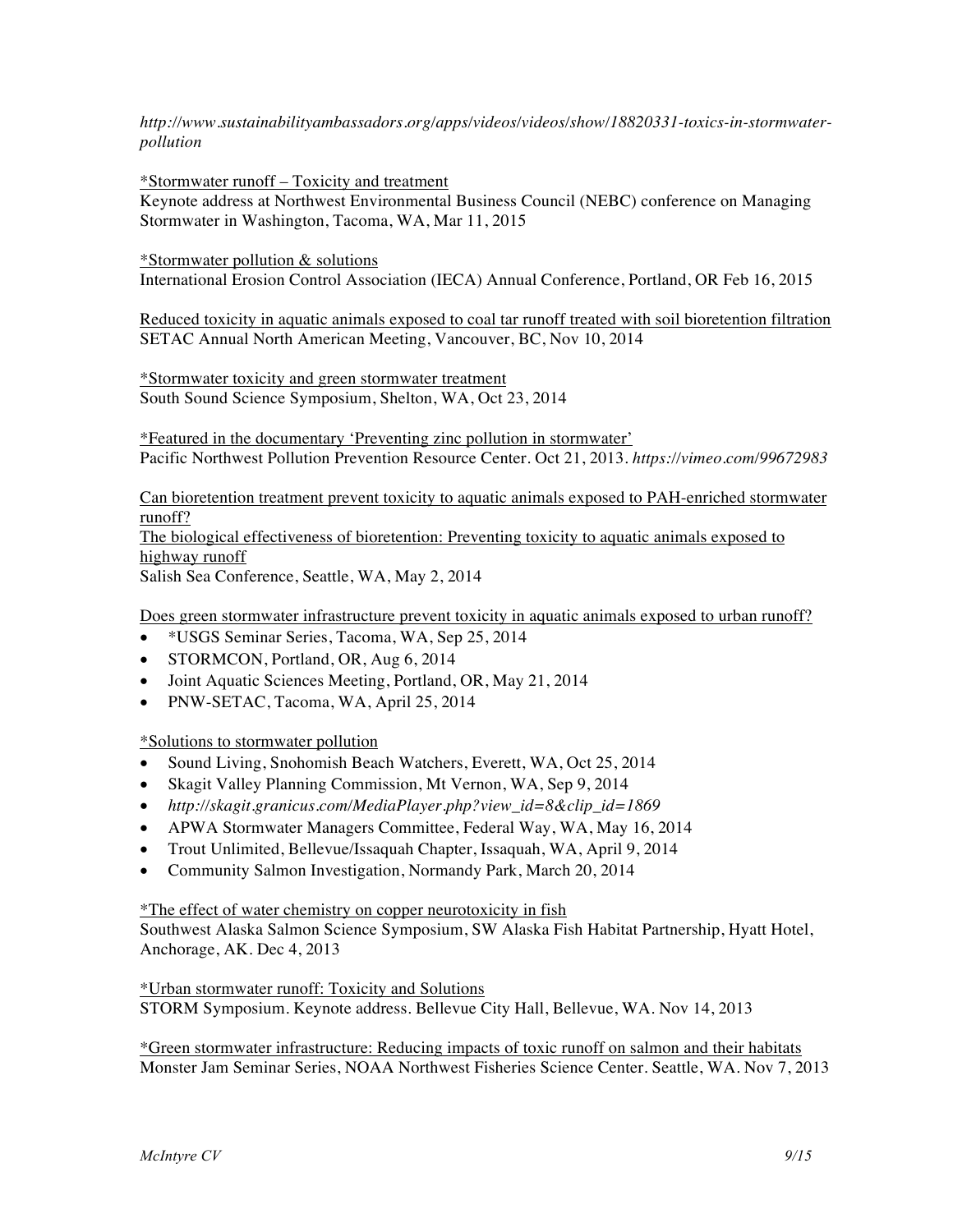\*Biological effectiveness of green stormwater infrastructure

- Wellspring Conference, Water Partners of Tacoma. University of Washington, Tacoma, WA. Oct 24, 2013
- Low Impact Development Annual Review, WSU Puyallup REC. Aug 6, 7, 2013

\*Featured in video: Innovative Stormwater BMP: Oyster shells for copper removal Washington Stormwater Center, Stormwater Channel, May 16, 2013 *https://www.youtube.com/watch?v=NEeNFU80rqM&index=3&list=PLXny\_Je3KsDy9dpFs6lSTM8I aOSr0e151* 

### \*Ecotoxicology of urban runoff

Stormwater Treatment Engineering Workshop, University of Washington, Tacoma, WA. Apr 5, 2013

\*Weathering the storm: Ecotoxicology of urban runoff

- Managing Stormwater in the Northwest, Northwest Environmental Business Council (NEBC). University of Washington, Tacoma, WA. March 7, 2013
- Local Source Control Specialists Training. Washington State Department of Ecology, Puyallup, WA, Nov 7, 2012
- $2<sup>nd</sup>$  Annual Sound Living 'Communiversity'. WSU Snohomish Co Extension Beach Watchers. Everett, WA, Oct 20, 2012
- 12<sup>th</sup> Annual Bainbridge Island Environmental Conference. Bainbridge Is, WA, Sep 23, 2012
- WSU Low Impact Development Research Program Annual Review, Puyallup, WA, Aug 1-2, 2012
- 12<sup>th</sup> Annual Comprehensive Seminar on Stormwater and Runoff. Law Seminars International. Seattle, WA, Apr 4, 2012
- Our Puget Sound Seminar Series. WSU Beachwatchers. Mukilteo, WA, Jan 4, 2012
- Environmental Science Seminar Series. University of Washington. Tacoma, WA, Oct 10, 2011
- Water Courses Connecting West Sound. WSU Kitsap Extension. Keyport, WA, Oct 14, 2011

Biological Effectiveness of Green Stormwater Infrastructure: Assessing Sublethal Impacts of Urban Stormwater Runoff to Developing Fish and Invertebrates Annual Meeting of Pacific Northwest Chapter of Society of Environmental Toxicology and Chemistry (SETAC), Vancouver, BC. Apr. 28, 2012

Linking sublethal copper neurotoxicity to survival in juvenile coho salmon Salish Sea Conference. Vancouver, BC. Oct 26, 2011.

\*Integrating sublethal copper neurotoxicity across scales of biological complexity Annual Meeting of American Fisheries Society. Seattle, WA, Sep 6, 2011.

\*Impacts of copper on salmon behavior and survival National Sudden Oak Death Water Workshop. Puyallup, WA. Jun 29, 2011.

\*Urban stormwater impacts on salmon: Prespawn mortality and copper neurotoxicity CONNECT 2011. Oregon Conservation Employees Meeting. Warm Springs, OR, Apr 26, 2011.

\*Extrapolating loss of alarm behavior to population survival in coho salmon using IBM and population matrix models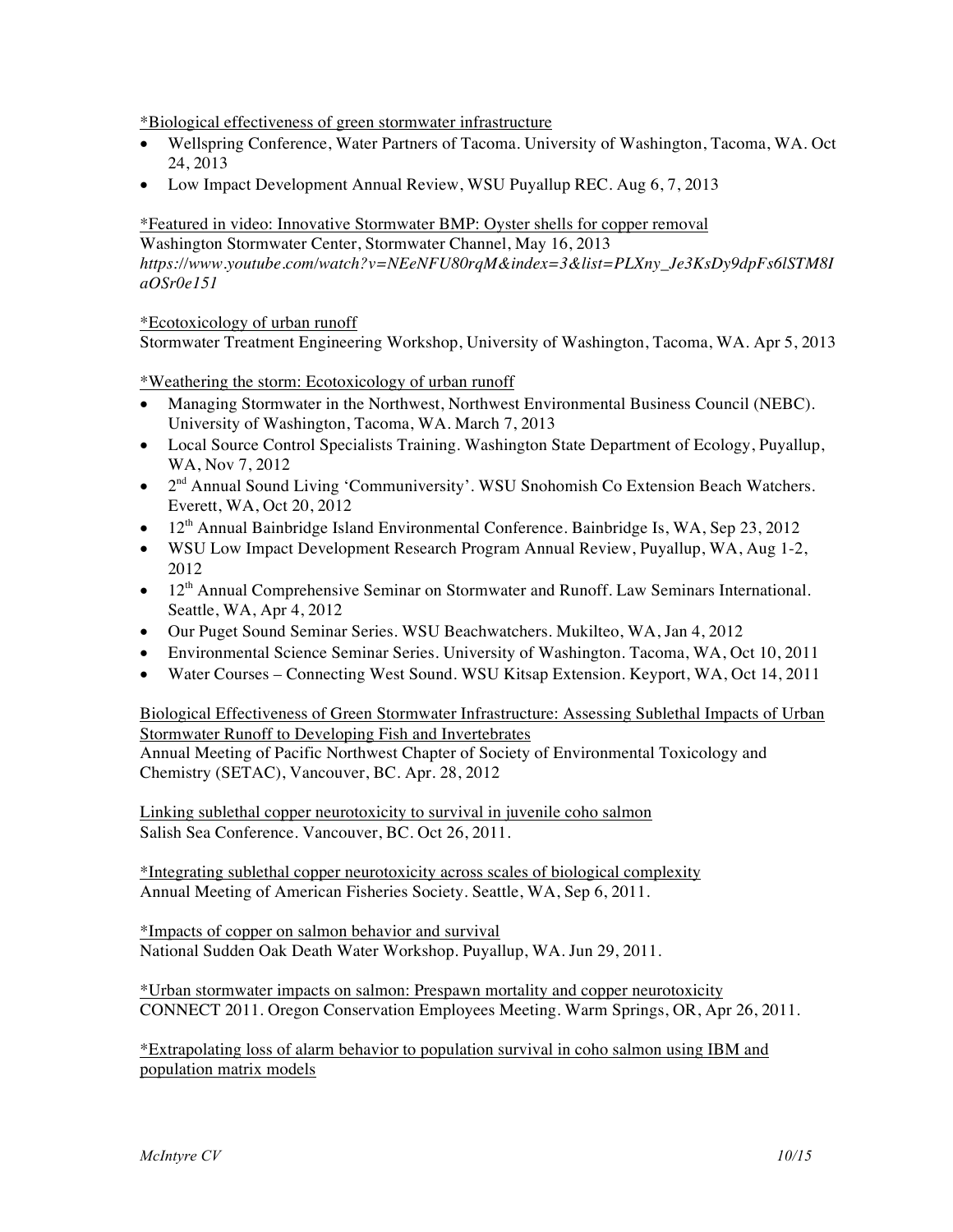Washington Cooperator's Meeting at the WA-BC American Fisheries Society Annual Meeting. Gig Harbor, Mar 24, 2011.

Linking copper neurotoxicity to population survival in coho salmon

- Annual Meeting of the North American Society of Environmental Toxicology and Chemistry (SETAC), Portland, OR, Nov 8, 2010.
- Salish Sea Conference, Vancouver, BC, Canada, Oct 26, 2011.

\*Linking copper olfactory neurotoxicity to population survival in coho salmon Lecture presented to scientists at Seattle Public Utilities. Jan 13, 2010.

Weathering the storm: Copper impacts juvenile coho behavior and survival

- \*Annual Conference of the American Water Resources Association, Seattle, WA. Nov 10, 2009.
- \*Annual Meeting of the Washington-British Columbia Chapter of the American Fisheries Society, Shelton, WA. Apr 21, 2009.
- Annual Meeting of Pacific Northwest Chapter of Society of Environmental Toxicology and Chemistry (SETAC), Port Townsend, WA. Apr 16-16, 2009.
- Puget Sound Georgia Basin Research Conference. Seattle, WA. Feb 10, 2009.

Weathering the storm: Copper impacts juvenile coho behavior and survival Annual Meeting of Pacific Northwest Chapter of Society of Environmental Toxicology and Chemistry (SETAC), Corvallis, OR. Mar 28-30, 2008.

\*POPs in the food web and copper in the nose: One student's career in ecotoxicology. Washington State Cooperators Seminar Series, Olympia, WA. Feb 13, 2008.

Olfactory-impairment by copper affects juvenile salmon behavior and survival with cutthroat trout predators.

Annual Graduate Student Symposium, School of Aquatic and Fishery Sciences, University of Washington, Seattle, WA, Jan 29, 2008.

Putting the 'eco' in Ecotoxicology: Integrating sublethal impacts of copper on salmon in urban streams.

Annual Graduate Student Symposium, School of Aquatic and Fishery Sciences, University of Washington, Seattle, WA, Feb 9, 2007.

\*Copper neurotoxicity: Influence of water quality in west coast streams. Annual Meeting of the North American Society of Environmental Toxicology and Chemistry (SETAC), Montreal, Canada. Nov 5-9, 2006.

Influence of water hardness, alkalinity, pH, and DOC on olfactory neurotoxicity of copper in juvenile salmon. Poster.

- U.S. Environmental Protection Agency Graduate Fellowship Conference. Washington D.C. Jul 26-26, 2006.
- Annual Meeting of Pacific Northwest Chapter of Society of Environmental Toxicology and Chemistry (SETAC), Port Townsend, WA, Apr 14-16, 2006.
- Forum on Toxics in Puget Sound, Seattle, WA, Apr 5, 2006.

Acute toxicity of copper to juvenile salmon: Contrasting effects on osmoregulation and olfaction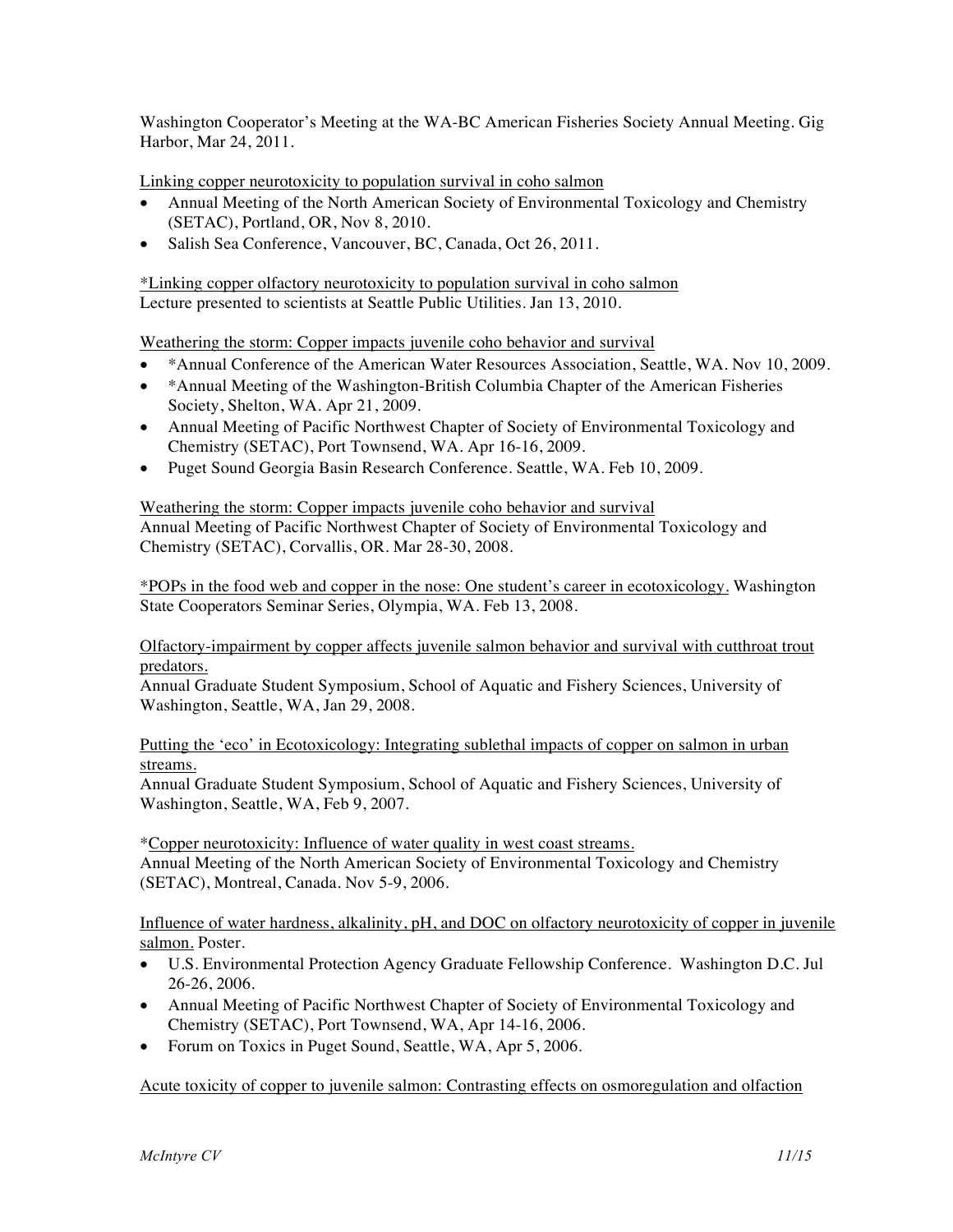$7<sup>th</sup>$  International Congress on Fish Biology. Physiology Section of the American Fisheries Society. St. John's, Newfoundland, Canada. Jul 18-21, 2006.

\*Influence of water hardness, alkalinity, pH, and DOC on olfactory neurotoxicity of copper in juvenile salmon

Annual meeting of the Washington State Cooperators. Olympia, WA. May 16, 2006.

\*Weathering the storm: Stormwater impacts on salmon in the Pacific Northwest

- Monthly meeting of Puget Sound Action Team, Olympia, WA, Apr 3, 2006.
- Monthly meeting of ARCS Foundation Board members. Seattle, WA, Dec 12, 2005.

### Can water quality ameliorate copper neurotoxicity?

Annual Graduate Student Symposium, School of Aquatic and Fishery Sciences, University of Washington, Seattle, WA, Feb 10, 2006.

\*Bioaccumulation of mercury and organochlorines in the food web of Lake Washington

- Monthly seminar of King County Department of Natural Resources, Seattle, WA, Nov 23, 2004.
- Annual Meeting of the Society of Environmental Toxicology and Chemistry (SETAC), Portland, OR, Nov 14-18, 2004.

Bioenergetics of seasonal variability in mercury concentrations in Lake Washington fishes.

- Annual Graduate Student Symposium, School of Aquatic and Fishery Sciences, University of Washington, Seattle, WA, Nov 14, 2003.
- World Congress and Annual Meeting of the Society of Environmental Toxicology and Chemistry (SETAC), Austin, TX, Nov 9-13, 2003.

Exploring bioaccumulation of persistent contaminants in fish with a bioenergetics model Annual Meeting of Pacific Northwest Chapter of Society of Environmental Toxicology and Chemistry (SETAC), Port Townsend, WA, Apr 17-19, 2003.

Modeling bioaccumulation of mercury & PCBs in the Lake Washington food web Annual Conference on Lakes, Reservoirs, and Watersheds, Washington State Lake Protection Association, Chelan, WA, Apr 2-4, 2003.

Simulating bioaccumulation of methylmercury in fishes of Lake Washington using bioenergetics models. Poster.

- Annual Graduate Student Symposium, School of Aquatic and Fishery Sciences, University of Washington, Seattle, WA, Nov 7, 2002
- Annual Meeting of Pacific Northwest Chapter of Society of Environmental Toxicology and Chemistry (SETAC), Portland, OR, May 16-18, 2002.
- Annual Meeting of Pacific Northwest Chapter of Society of Environmental Toxicology and Chemistry (SETAC), Portland, OR, May 16-18, 2002.

Modeling contaminant bioaccumulation by fishes in Lake Washington Washington Cooperative Fish and Wildlife Research Unit's Annual Cooperators Meeting Research Symposium, Olympia, WA, Oct 2, 2002.

Developing models of mercury accumulation in Lake Washington fishes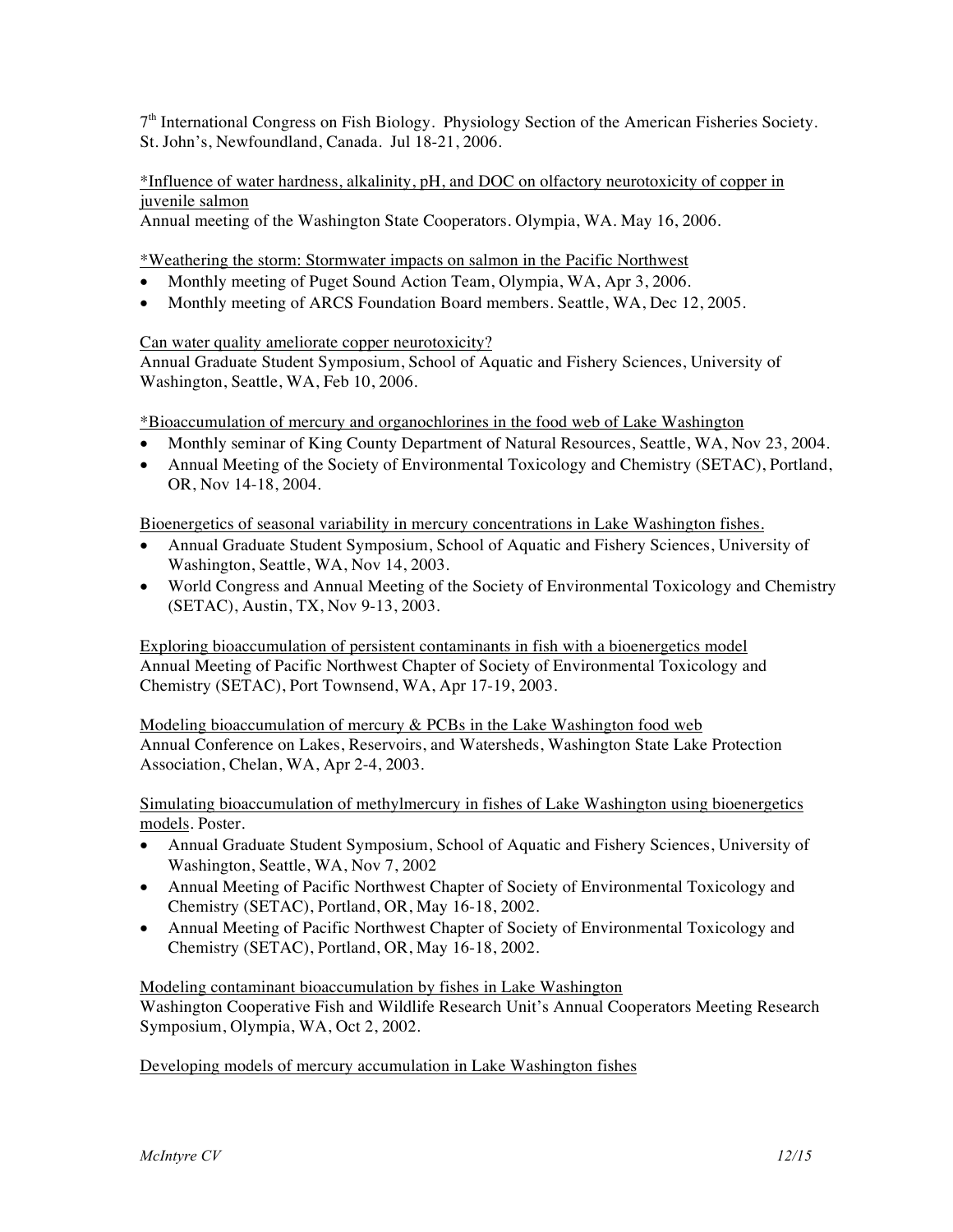Annual Graduate Student Symposium, School of Aquatic and Fishery Sciences, University of Washington, Seattle, WA, Nov 8, 2001.

## **Additional Educator Experience**

Student mentoring. Washington State University. Puyallup, WA.

- Currently mentoring four M.S. students: WSU-Puyallup: Alex Taylor on fungi in long-term real-world effectiveness test of bioretention WSU-Puyallup: Ben Leonard on biological effectiveness of bioswales for toxicity reduction WSU-Puyallup: Taylor Haskins on toxicity of roof runoff to developing fish Evergreen State College: Stephanie Blair on biological effectiveness of permeable pavement University of Washington: Michelle Chow on stormwater toxicity mechanisms in coho salmon
- July 2015. Mentored two students from Lakeside High School (Seattle, WA) in pilot testing the toxicity of automobile tires to juvenile coho salmon.
- Mar-Apr 2014, 2015, 2016. Mentored pairs of students from Sumner High School (Sumner, WA) in developing and conducting a research project focused on the effects of urban stormwater runoff on aquatic biota. Students placed first in both the regional and State Science Fair. The 2016 student pair placed 2<sup>nd</sup> at the national FFA Agriscience Fair.
- Jun-Jul 2014, 2016. Mentored two Hollings scholars (NOAA scholarship program for B.S. students) in developing and conducting experiments of urban stormwater runoff toxicity to zebrafish embryos.
- Aug 2014-Apr 2015. Mentored a M.S. candidate from Evergreen Community College in the development and implementation of a research project on bioretention effectiveness.

The fowl way: Raising backyard chickens. Public seminar.

- EOS Alliance Sustainability Lecture Series, Seattle, WA. Jul 28, 2009, May 22, 2010, Jul 2011.
- Sustainable West Seattle Annual Sustainability Festival, Seattle, WA. May 3, 2009, Jun 5, 2010.

Science mentor. Bryant Elementary School. Seattle, WA. Volunteer scientist mentor for a group of  $4<sup>th</sup>$ and  $5<sup>th</sup>$  graders. Guided the group through the scientific process of a chosen project to final presentation at the annual science fair. Jan-Mar 2008.

Field naturalist. Environmental Science Center. Burien, WA. Taught salmon biology, stream community ecology, and conservation ethics to  $4-6<sup>th</sup>$  graders in 3-hr field trips to Normandy Park Cove in Burien, WA with this non-profit group. Sep-Dec 2007.

Which one is different, which doesn't belong? Field trip leader for BIOL 180. Designed trip and led multiple groups of first-year biology students on a nature hike on Kitsap peninsula, exploring native/non-native plant ecology, stream restoration, and salmon habitat issues. Jul & Aug 2007.

Modeling bioaccumulation of contaminants. Guest lecturer for FISH 530: Application of Bioenergetics Models to Aquatic Food Webs. University of Washington, SAFS, Seattle, WA. Mar 9, 2007; Mar 11, 2004; Jan 15, 2003.

Mercury in the environment. Guest lecturer for environmental science elective course. Seattle Art Institute, Seattle, WA. November 20, 2002.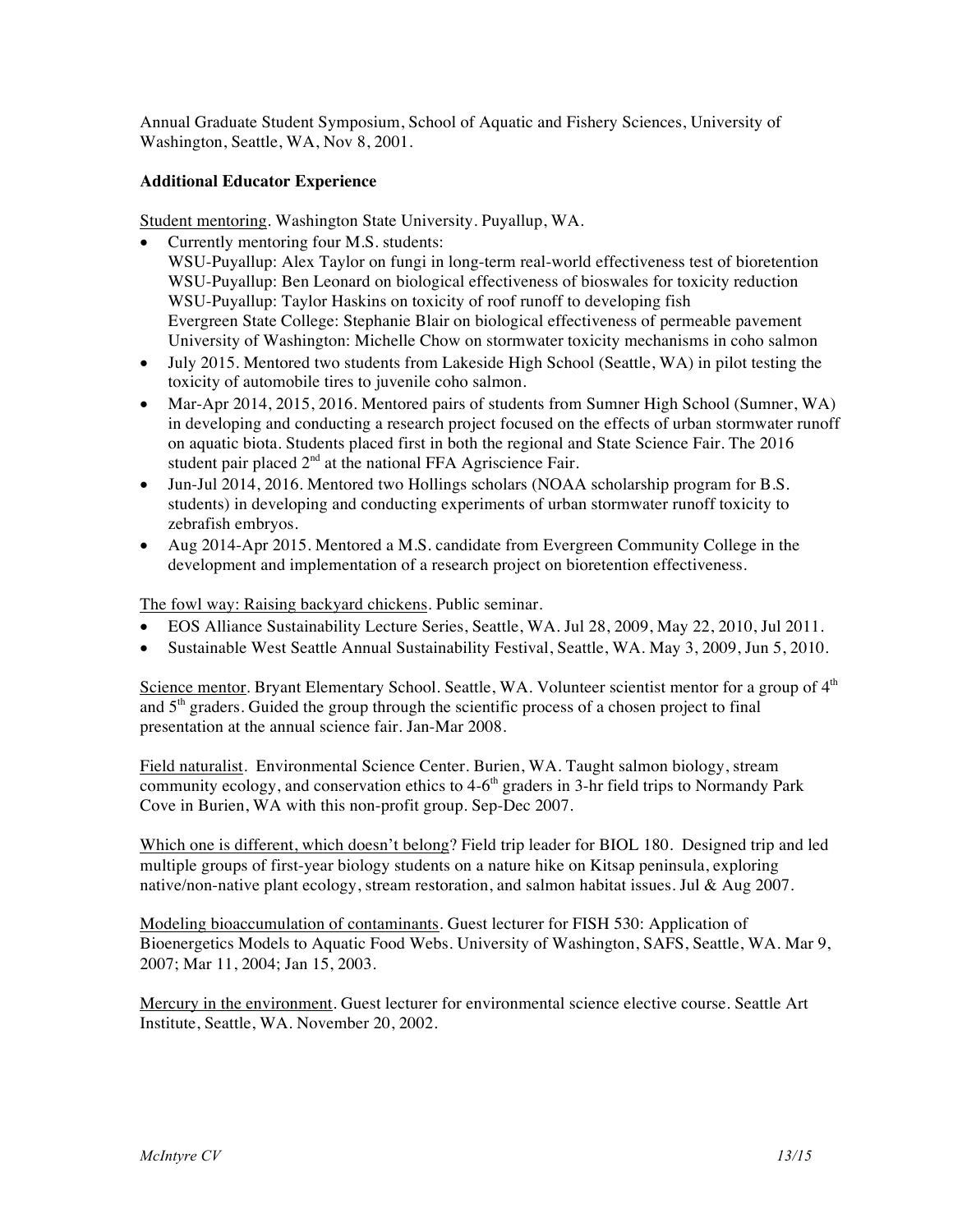Salmon and the Pacific Northwest. Earthcorps, Seattle, WA. September 18, 1998. Lectured on salmonid biology and ecology.

Amphibians, their habitat requirements, and pond construction. Earthcorps, Seattle, WA. August 14, 1998. Lectured on amphibian biology and pond construction.

PNW ecological restoration. Seattle, WA. Demonstrated planting techniques and supervised native planting for groups of volunteers throughout the fall of 1998 and spring of 1999 while representing Earthcorps, and as an SCA group leader.

The mammalian brain. Junction, TX. January 20, 1998. Led a discussion and dissection of a deer brain for the fifth-grade gifted class at Junction Public School.

Wilderness camping and canoe skills. Algonquin Provincial Park. Ontario, Canada. 1997. Led groups of high-risk youth on ten days of wilderness camping and canoeing for a volunteer camp (Camp Outlook), based in Kingston, Ontario. Organized all aspects of trips, taught survival and naturalist skills.

Research statistics. Algonquin College, Ottawa, ON. 1994. Privately taught introductory statistics to a group of continuing education nursing students.

#### **Professional Affiliations**

Society of Environmental Toxicology and Chemistry (SETAC). 2001-present SETAC NA Student Advisory Council 2005-2007 Pacific Northwest Chapter of SETAC. 2002-present PNW SETAC. Student Board Member. 2005-2007 School of Aquatic and Fishery Sciences, University of Washington. Faculty Committee student member. 2006-2007

#### **Technical Skills**

Molecular Biology – RT qPCR, immunofluorescent antibody staining

Aquatic Toxicology – including developmental toxicity testing using zebrafish, LC50 testing, sublethal toxicity testing by EROD activity analysis, fluorometer microplate reading, TIE column fractionation, fish behavior testing, broodstock rearing (Daphniids, rainbow trout, zebrafish)

Neurophysiology – including electrophysiology (EOG; electro-olfactograms), electrode implantation, EEG recording, tissue sampling, vibratome slicing, Cresyl violet and TIMM tissue staining, microscope slide preparation

Fisheries/Naturalist – semi-micro oxygen bomb calorimetry, bioenergetics modeling, stomach content analysis, fish ageing, backpack electroshocking, multiple netting techniques, snorkling surveys, identification of exotic and native northwest plants, freshwater fishes, invertebrates, and algae, Department of Interior MOCC certified

Limnology – water quality sampling including Secchi disk, Van Dorn sampler, Eckman dredge, Schindler trap, plankton net, Winkler and oxygen titrations